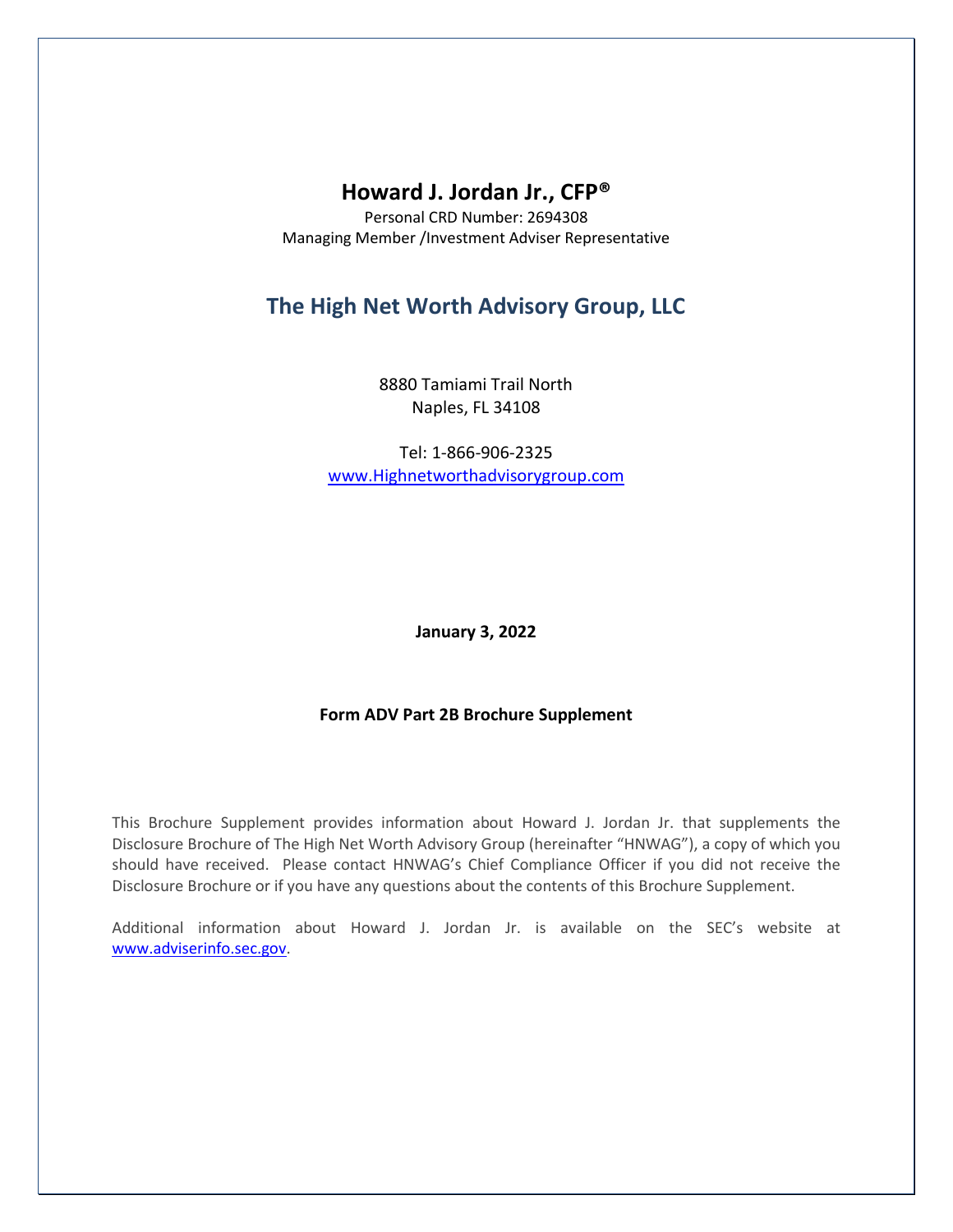The High Net Worth Advisory Group, LLC Form ADV Part 2B Brochure Supplement Page 2

#### **Educational Background and Business Experience - Item 2**

#### **Howard J. Jordan Jr., CFP®**

Year of Birth: 1970

*Formal Education After High School:*

■ Stockton State College, B.S., Business, 1991

*Business Background for the Previous Five Years*:

- The High Net Worth Advisory Group, LLC, Managing Member/Investment Adviser Representative, 07/2020 to Present
- Raymond James & Associates, Inc., Financial Advisor, 07/2003 to Present

# *Professional Designations:*

#### **Certified Financial Planner (CFP®)**

The CERTIFIED FINANCIAL PLANNER™, CFP® and federally registered CFP (with flame design) marks (collectively, the "CFP® marks") are professional certification marks granted in the United States by Certified Financial Planner Board of Standards, Inc. ("CFP Board").The CFP® certification is a voluntary certification; no federal or state law or regulation requires financial planners to hold CFP® certification. It is recognized in the United States and a number of other countries for its (1) high standard of professional education; (2) stringent code of conduct and standards of practice; and (3) ethical requirements that govern professional engagements with clients. To attain the right to use the CFP® marks, an individual must satisfactorily fulfill the following requirements: a) complete an advanced college-level course of study addressing the financial planning subject areas including insurance planning and risk management, employee benefits planning, investment planning, income tax planning, retirement planning, and estate planning; b) pass the comprehensive CFP® Certification Examination (10 hours over a two-day period); c) complete at least three years of full-time financial planning related experience (or the equivalent, measured as 2,000 hours per year); d) agree to be bound by CFP Board's Standards of Professional Conduct; e) complete 30 hours of continuing education hours every two years; and f) renew an agreement to be bound by the Standards of Professional Conduct.

# **Disciplinary Information - Item 3**

Registered investment advisers are required to disclose all material facts regarding any legal or disciplinary events that would be material to your evaluation of Mr. Jordan and HNWAG. Mr. Jordan has no history of reportable legal or disciplinary events.

# **Other Business Activities - Item 4**

Mr. Jordan is a licensed insurance agent and may recommend insurance products offered by various insurance carriers. Please be advised that there is a conflict of interest in that there is an economic incentive to recommend insurance carriers and other investment products offered through such insurance carriers. The firm addresses the conflict by disclosing the conflict to the client and makes recommendations that are in the best interest of the client. Please also be advised that Mr. Jordan strives to put his clients' interest first and foremost, and clients are not obligated to purchase insurance products through Mr. Jordan.

It is anticipated that Mr. Jordan spends less than 5% of his professional time on this outside business activity.